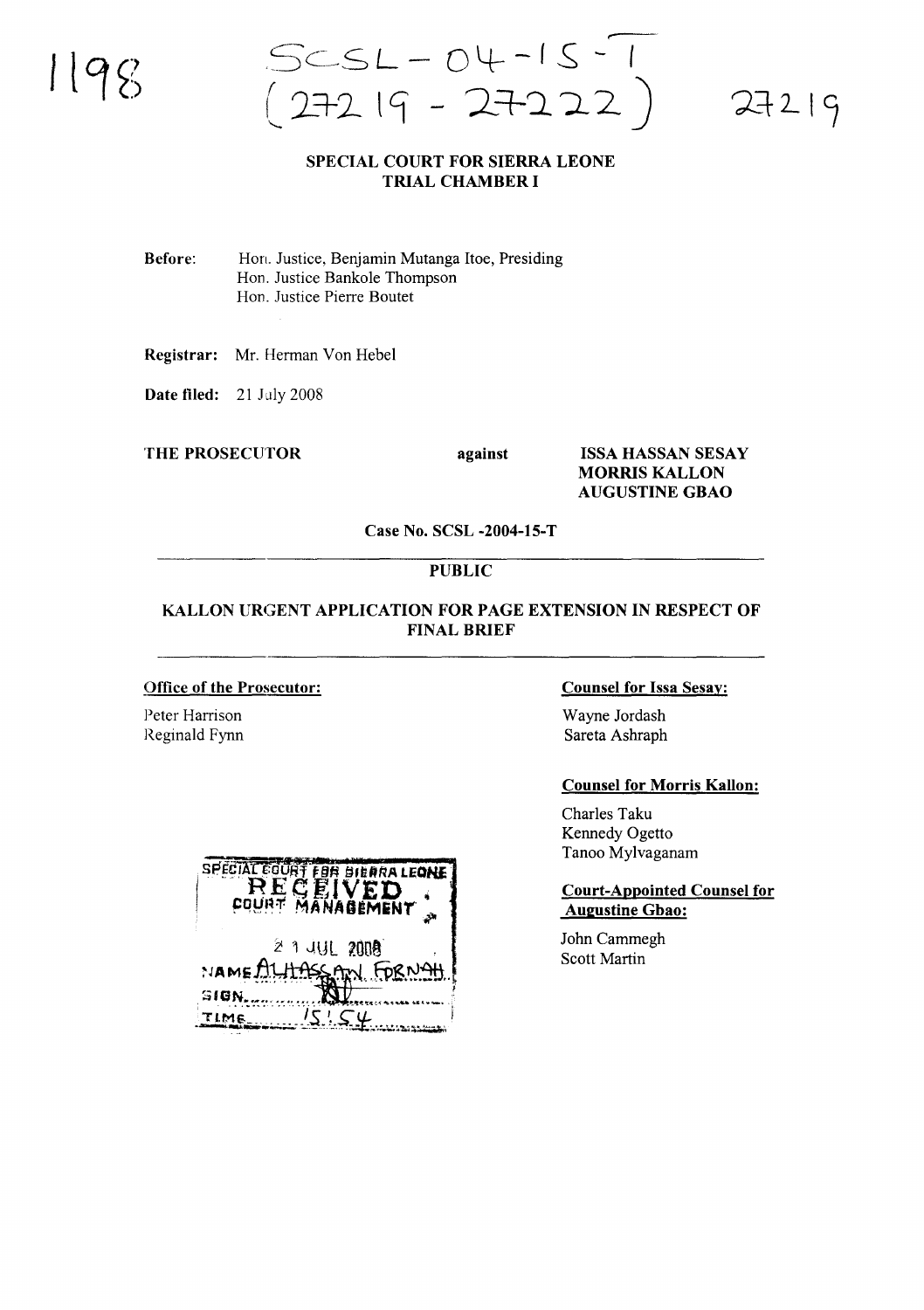#### **INTRODUCTION**

1. On 29 April 200S the Chamber directed that the final trial brief of each of the three accused, Sesay, Kallon and Gbao, be limited to 400 pages.<sup>1</sup> Therein the Chamber noted the oral request made by counsel for Kallon to file a 500 page final trial brief at the status conference on 12 March 2008.<sup>2</sup>

#### **RELIEF** SOUGHT

2. The Second Accused, Morris Kallon, hereby files an urgent request for relief to file a final trial brief not in excess of 600 pages.

#### **SUBMISSIONS**

- 3. The Kallon Defence has engaged its best efforts to confine its submissions to the 400 page limit. However, having conducted a good faith review of the material essential to represent Mr Kallon's defence, it has determined that a comprehensive defence can be presented in no less than 600 pages, even in excess of the 500 pages initially requested by counsel Kallon at the status conference. In making this determination, counsel for Kallon acknowledges that the quality of a final trial brief does not depend exclusively upon the length, but also on the clarity and cogency of the arguments, and that unnecessarily long briefs are contrary to the efficient administration of justice. However, it submits that in this case relief to extend the page limit is justified because the legal issues involved are irretrievably complex and the allegations that must be confronted are numerous and cover vast expanses of time and space. The Kallon Defence respectfully submits that a full response to a case of this nature, in accordance with counsel's duties of competence and diligence to its client, cannot be made in any less than 600 pages.
- 4. Furthermore, the Kallon Defence notes the larger scope of the Prosecution case against Mr Kallon as compared to the case against Mr Gbao, referring in particular to the Prosecution's case that a superior position of command was held by Mr Kallon throughout the Indictment period. Whilst not wishing to take a position as

<sup>&</sup>lt;sup>1</sup> *P v. Sesay et al.*, SCSL-04-15-T-1106, Order for the Filing of Final Trial Briefs and the Presentation of Closing Arguments, 29 April 08, at pg 4.

 $2^2$  *Id.*, at pg 3.

*T'lle Prosecutor again.,·t fssa Hassan Sesay, Morris Kallon and Augustine Gbao Case Nu. SCSI -2004-* ! 5-*T*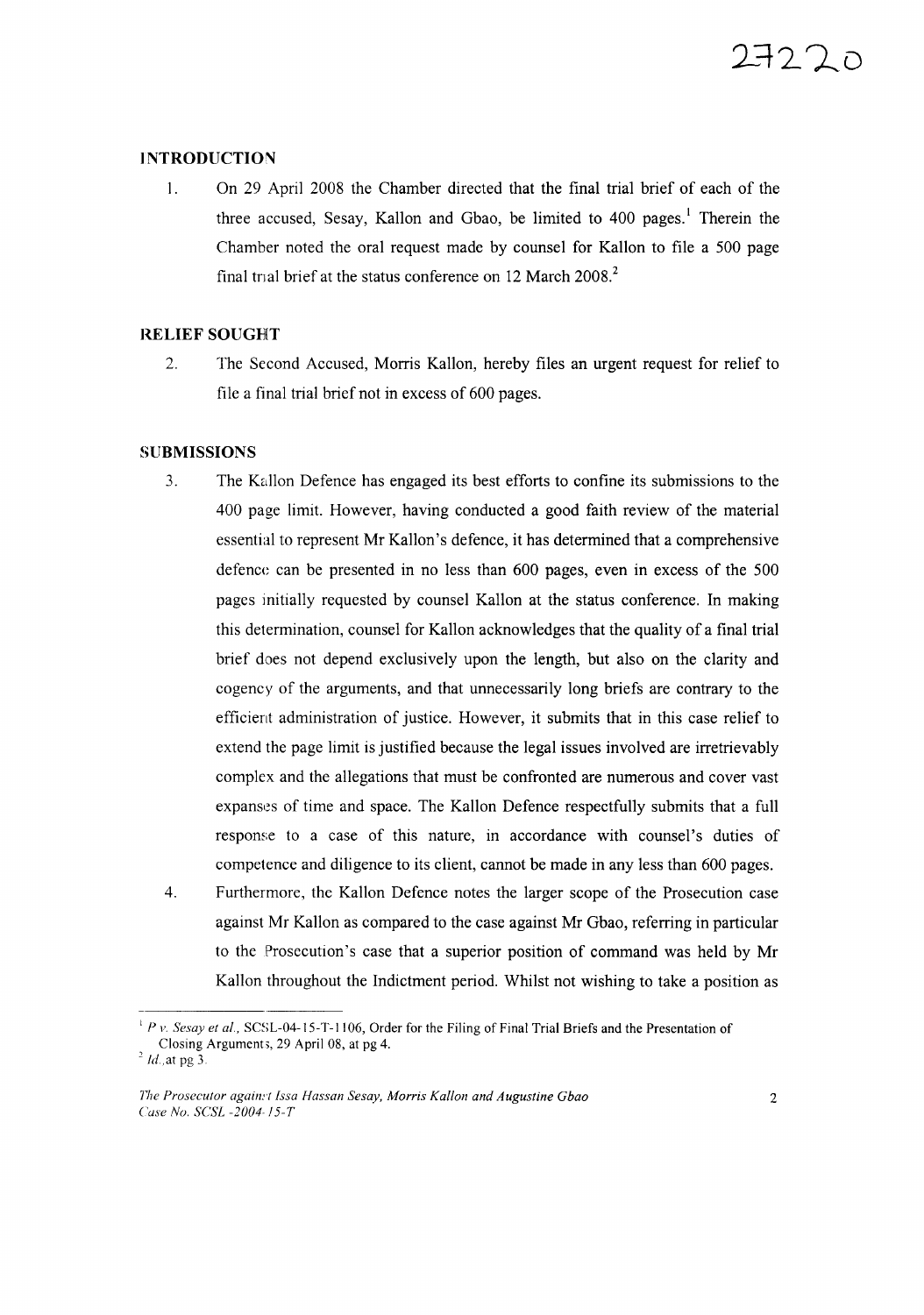to the length of submissions afforded to co-accused, it is submitted that Mr Kallon be given the facility to respond to the case against him in proportion with the larger case presented by the Prosecution in order to do equity between the parties.

#### **II)RAYER**

- 5. In light of the foregoing, the Second Accused prays the Chamber to grant relief and permit the filing of a final trial brief not in excess of 600 pages.
- 6. In addltion, in light of the impending deadline of 29 July 2008 for filing of the final traal brief, the Second Accused requests an interim order for expedited filing.

**DONE** in Freetown on this......... day of...  $\int_{0}^{5}$  U.L.  $\int_{1}^{7}$ ........, 2008.

For Defendant **KALLON,**

Chief Charles A. Taku

**Kennedy Ogetto**

*The Prosecutor against Issa Hassan Sesay, Morris Kallon and Augustine Gbao Case No. SCSI -2004-15-T*

722